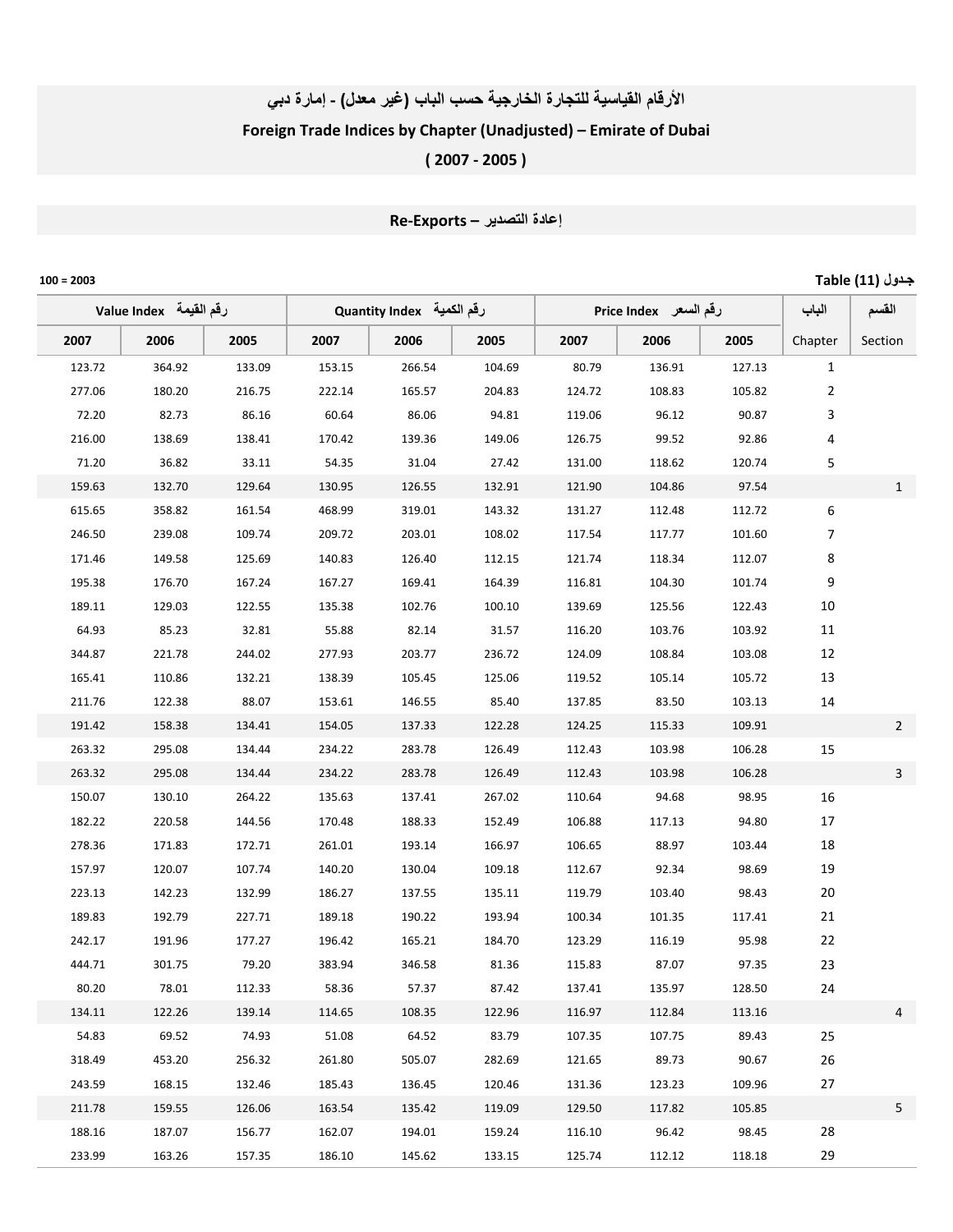## تابع جدول (11) Cont't Table

|          | لرقم القيمة   Value Index |          |        | رقم الكمية   Quantity Index |          |        | رقم السعر _ Price Index |        | الباب   | القسم          |
|----------|---------------------------|----------|--------|-----------------------------|----------|--------|-------------------------|--------|---------|----------------|
| 2007     | 2006                      | 2005     | 2007   | 2006                        | 2005     | 2007   | 2006                    | 2005   | Chapter | Section        |
| 229.28   | 216.17                    | 213.14   | 175.55 | 174.06                      | 168.88   | 130.61 | 124.20                  | 126.21 | 30      |                |
| 1,136.69 | 363.74                    | 223.50   | 812.50 | 404.62                      | 230.17   | 139.90 | 89.90                   | 97.10  | 31      |                |
| 183.30   | 123.46                    | 118.66   | 145.11 | 118.81                      | 115.04   | 126.31 | 103.91                  | 103.15 | 32      |                |
| 142.42   | 138.64                    | 114.80   | 125.00 | 125.98                      | 121.15   | 113.93 | 110.05                  | 94.75  | 33      |                |
| 152.78   | 154.93                    | 104.79   | 159.08 | 172.47                      | 110.71   | 96.04  | 89.83                   | 94.65  | 34      |                |
| 136.21   | 126.36                    | 125.76   | 128.07 | 121.75                      | 132.15   | 106.35 | 103.79                  | 95.16  | 35      |                |
| 44.03    | 38.13                     | 44.23    | 44.32  | 43.50                       | 48.81    | 99.33  | 87.64                   | 90.63  | 36      |                |
| 102.61   | 112.89                    | 85.51    | 90.54  | 97.56                       | 72.68    | 113.33 | 115.72                  | 117.66 | 37      |                |
| 219.03   | 186.11                    | 145.56   | 167.79 | 145.56                      | 117.59   | 130.54 | 127.86                  | 123.78 | 38      |                |
| 163.05   | 146.45                    | 123.62   | 138.38 | 132.99                      | 119.24   | 117.83 | 110.12                  | 103.68 |         | 6              |
| 202.75   | 159.85                    | 145.67   | 196.36 | 173.82                      | 155.16   | 103.26 | 91.96                   | 93.88  | 39      |                |
| 280.85   | 232.26                    | 195.01   | 209.72 | 183.92                      | 163.77   | 133.92 | 126.28                  | 119.07 | 40      |                |
| 243.89   | 197.99                    | 171.66   | 203.39 | 179.14                      | 159.70   | 119.91 | 110.52                  | 107.49 |         | 7 <sup>7</sup> |
| 42.78    | 79.78                     | 95.23    | 52.17  | 93.71                       | 102.49   | 82.01  | 85.13                   | 92.91  | 41      |                |
| 199.05   | 159.65                    | 139.75   | 167.68 | 152.25                      | 143.91   | 118.71 | 104.86                  | 97.11  | 42      |                |
| 834.66   | 1,956.31                  | 1,665.57 | 770.40 | 1,397.67                    | 1,189.79 | 108.34 | 139.97                  | 139.99 | 43      |                |
| 173.06   | 167.51                    | 151.15   | 150.37 | 156.99                      | 149.29   | 115.09 | 106.71                  | 101.24 |         | 8              |
| 264.75   | 204.05                    | 174.18   | 215.12 | 169.76                      | 151.26   | 123.07 | 120.20                  | 115.15 | 44      |                |
| 10.23    | 420.31                    | 79.34    | 10.46  | 341.38                      | 69.60    | 97.85  | 123.12                  | 114.00 | 45      |                |
| 67.98    | 160.03                    | 112.64   | 72.49  | 168.27                      | 124.67   | 93.79  | 95.10                   | 90.35  | 46      |                |
| 239.74   | 203.45                    | 166.05   | 196.62 | 172.74                      | 147.00   | 121.93 | 117.78                  | 112.96 |         | 9 <sup>°</sup> |
| 99.49    | 218.45                    | 117.32   | 97.30  | 222.12                      | 125.27   | 102.25 | 98.35                   | 93.66  | 47      |                |
| 185.92   | 142.91                    | 130.62   | 156.87 | 146.64                      | 132.08   | 118.52 | 97.46                   | 98.89  | 48      |                |
| 241.74   | 267.70                    | 861.20   | 183.19 | 205.71                      | 620.45   | 131.96 | 130.14                  | 138.80 | 49      |                |
| 191.86   | 161.63                    | 230.74   | 159.29 | 156.31                      | 199.05   | 120.45 | 103.40                  | 115.92 |         | 10             |
| 166.30   | 151.24                    | 113.70   | 140.97 | 120.24                      | 97.31    | 117.97 | 125.78                  | 116.84 | 50      |                |
| 31.00    | 70.11                     | 89.06    | 35.98  | 74.20                       | 98.34    | 86.15  | 94.48                   | 90.57  | 51      |                |
| 132.74   | 118.97                    | 179.67   | 114.22 | 108.19                      | 174.46   | 116.21 | 109.96                  | 102.99 | 52      |                |
| 316.71   | 200.45                    | 207.70   | 236.05 | 183.31                      | 198.16   | 134.17 | 109.35                  | 104.81 | 53      |                |
| 142.57   | 112.99                    | 107.50   | 107.03 | 103.13                      | 101.12   | 133.21 | 109.56                  | 106.30 | 54      |                |
| 113.72   | 130.72                    | 140.23   | 121.24 | 134.93                      | 153.35   | 93.80  | 96.88                   | 91.44  | 55      |                |
| 140.70   | 132.66                    | 128.36   | 133.59 | 120.88                      | 109.32   | 105.32 | 109.74                  | 117.42 | 56      |                |
| 180.40   | 180.10                    | 120.82   | 168.37 | 174.55                      | 116.19   | 107.14 | 103.18                  | 103.99 | 57      |                |
| 160.53   | 164.01                    | 120.84   | 147.95 | 149.17                      | 131.21   | 108.50 | 109.95                  | 92.10  | 58      |                |
| 172.31   | 225.57                    | 133.39   | 172.15 | 243.96                      | 148.21   | 100.09 | 92.46                   | 90.00  | 59      |                |
| 170.43   | 205.90                    | 90.03    | 154.74 | 159.21                      | 83.02    | 110.14 | 129.32                  | 108.44 | 60      |                |
| 220.83   | 198.07                    | 134.85   | 200.60 | 193.94                      | 135.84   | 110.09 | 102.13                  | 99.27  | 61      |                |
| 142.55   | 158.74                    | 143.43   | 146.90 | 176.37                      | 164.61   | 97.04  | 90.01                   | 87.13  | 62      |                |
| 131.46   | 129.03                    | 120.03   | 137.28 | 142.85                      | 138.35   | 95.76  | 90.33                   | 86.76  | 63      |                |
| 147.55   | 138.19                    | 122.46   | 130.26 | 135.96                      | 126.06   | 113.27 | 101.64                  | 97.15  |         | 11             |
| 192.42   | 166.01                    | 156.88   | 197.47 | 194.44                      | 186.61   | 97.44  | 85.38                   | 84.07  | 64      |                |
| 611.25   | 238.14                    | 146.80   | 465.44 | 259.15                      | 160.80   | 131.33 | 91.89                   | 91.29  | 65      |                |